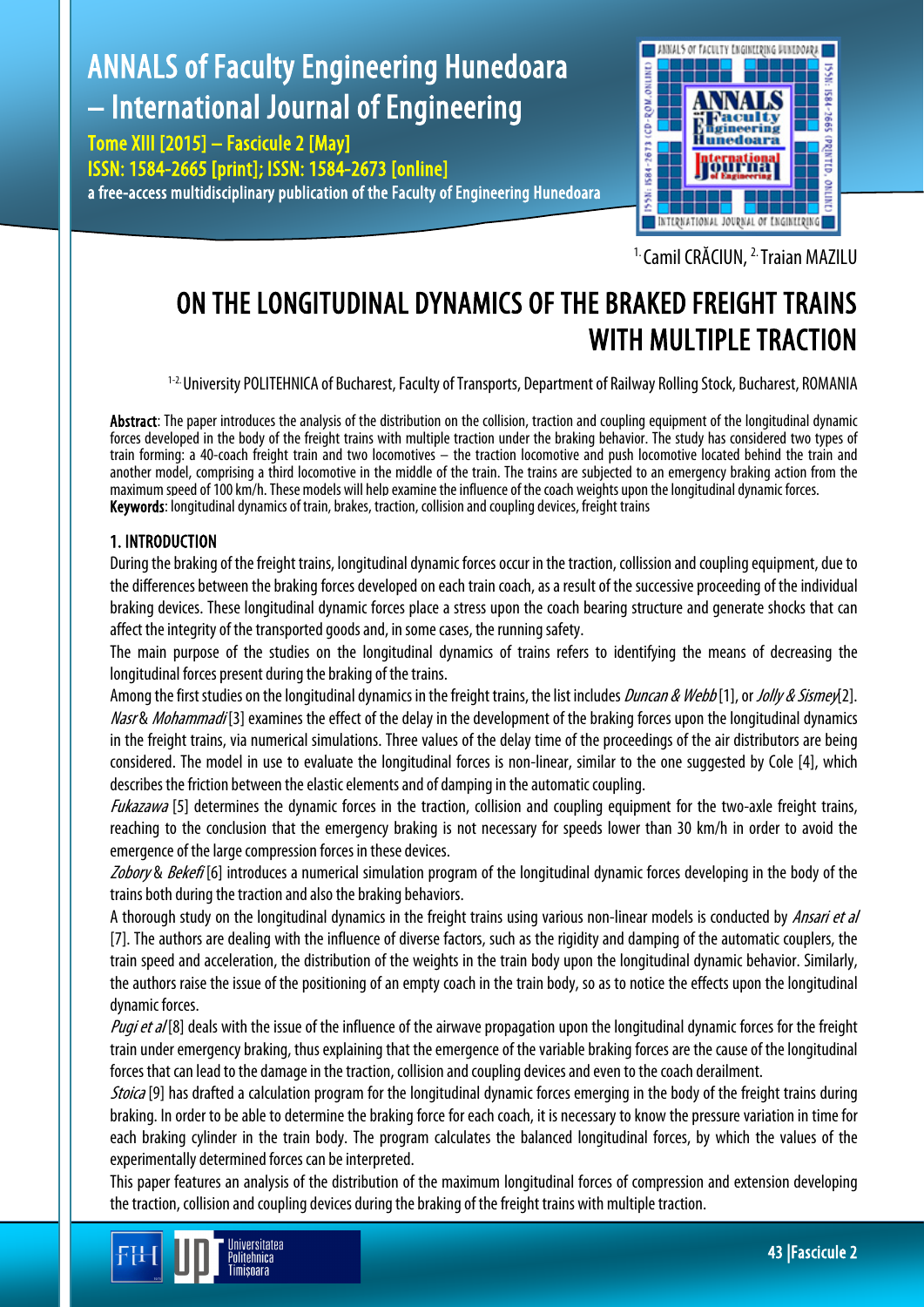# 2. THE TRAIN MECHANICAL MODEL

To study the longitudinal dynamic effects in the body of a train under braking, the mechanical model in figure 1 will be adopted. This comprises n rigid bodies of a weight  $m_i$   $i = 1...n$ , representing the train wagons, connected via the collision, traction and coupling devices [12, 13]. Two types of train forming have been taken into account:

- $\checkmark$  a 40-wagon freight train, the traction locomotive and the push locomotive located at the end of the train Lo-40W-Lo (see Figure 1 a):
- $\checkmark$  a 40-wagon freight train, a traction locomotive and two push locomotives located in the midlde and at the end of the train, respectively -Lo-20W-Lo-20W-Lo (see Figure 1 b).

The following simplifying hypotheses have been selected:

- $\checkmark$  all the wagons are equipped with a slow-action break and the air distributors in the train body provide the same filling characteristic;
- $\checkmark$  the initial compression of the elastic elements of the collision and traction devices is neglected;
- $\checkmark$  there is no clearance left between the wagons, according to the stipulations for the freight trains [14];
- $\checkmark$  the average propagation speed of the braking wave along the train is of 250 m/s, i.e. the minimum value required by the regulations [15] ;
- $\checkmark$  the adherence coefficient is the same for all the wagons in the train.



Figure 1. The model of the train: a) train with a traction locomotive and the push locomotive, b) train with a traction locomotive and two push locomotives

The maximum braking force developed by each wagon should not exceed the wheel-rail adherence force, in order to avoid the blocking of axles during a normal operation of the brake [12, 13]. Under these conditions, at any time moment  $t$ , the braking force of the wagon *i* in the train,  $F_A(t)$ , which is smaller or at most equal with the maximum braking force of the wagon,  $F_{\text{max},i}$  meets the below requirement:

$$
F_{fi}(t) \le F_{f_{maxi}} = \mu_a \cdot m_i \cdot g \tag{1}
$$

where  $\mu_a$  is the wheel-rail adherence coefficient,  $m_i$  is the vehicle weight *i*, and g is the gravitational acceleration.

On the other hand, the braking force is proportionate to the instantaneous pressure in the braking cylinder of the vehicle,  $p_{c}(\theta)$ , according to the equation:



Figure 2. The pressure in the braking devices (emergency braking): (1) in the main pipeline; (2) in the auxiliary reservoir; (3) in the operating room of the air distributor; (4) in the braking cylinder [16].

$$
F_{\text{fi}}(t) = F_{\text{fmax}} \frac{p_{\text{cf}}(t)}{p_{\text{fmax}}} = \mu_{\text{a}} \cdot m_{\text{i}} \cdot g \frac{p_{\text{cf}}(t)}{p_{\text{fmax}}} \tag{2}
$$

where  $p_{cf \text{max}}$  is the maximum pressure developed in the braking cylinders.

The instantaneous pressure in the braking cylinder can be experimentally determined on a computer-based testing stand for the braking equipment [13].

Figure 2 shows such an example of the pressures in the braking equipment during the emergency braking with the behavior exchanger in the position G.

To determine the static and dynamic characteristics in the collision devices, *Sârb* [10] conducts experimental determinations on Ringfeder-type metallic ring buffers and rubber elements buffers, according to the UIC 526-1leaflet [11]. Further on, the diagram specific to the buffer equipping the towed freight vehicles, built in Romania, will be taken into account (Figure3).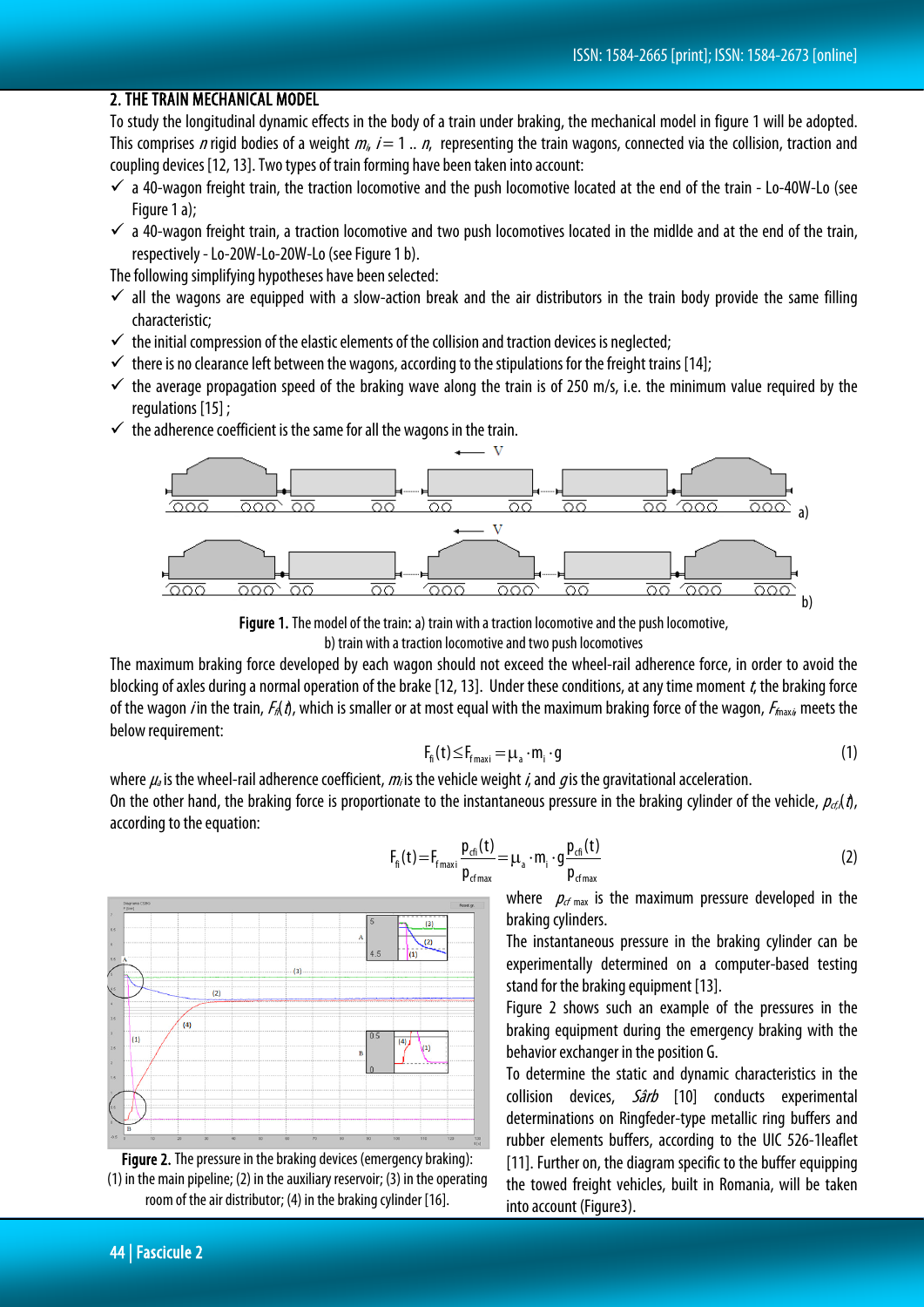The deformation force of the buffer depends on the variation of the displacement and the relative velocities between the vehicles, the rigidity of the elastic elements as well as on the damping degree.

As a consequence, the calculation of the forces in the traction, collision and coupling devices can be done via the equation [16]:

$$
F(x, \dot{x}) = \begin{cases} k_e \cdot x + k_f \cdot |x| \cdot \tanh(u \cdot \dot{x}) & \text{for } x < 0, \\ 0 & \text{for } x = 0, \\ k_{ec} \cdot x + k_{fc} \cdot |x| \cdot \tanh(u \cdot \dot{x}) & \text{for } x > 0 \end{cases}
$$
(3)

where x is the stroke,  $\dot{x}$  the speed in these devices,  $k_{\epsilon c}$  and  $k_{\epsilon}$  the coefficients describing the elasticity and friction in the buffer elements and  $\mu$  is a scaling factor.

Due to the fact that the vehicles are equipped with traction and coupling devices during exploitation, with elastic and damping elements that are similar to the collision ones, the mathematical model identical with the buffers' has been considered, while looking at the coefficients describing the elasticity  $k_{\epsilon c}$  and the friction  $k_{\epsilon}$  specific to these devices.

Thus, the relation (3) can be used to simulate the operating of the traction, collision and coupling devices and generates the characteristic in figure 4, where for  $x > 0$  only the collision device will start functioning, at  $x = 0$  the force will be zero for the collision and coupling and for  $x < 0$ , only the traction and coupling device will be operational.

#### 3. THE GENERAL MOVEMENT EQUATIONS

For the model of the train featured in figure 1, the following movement equations can be written:







Figure 4. The force-stroke characteristic diagram for the traction, collision and coupling RINGFEDER type device fitting the passenger trains

m x F( x , x ) F (t) R (v(t)) <sup>1</sup> <sup>1</sup> =− <sup>1</sup> ∆ <sup>1</sup> ∆ <sup>1</sup> − f1 − <sup>1</sup> ⋅ m x F ( x , x ) F( x , x ) F (t) R (v(t)) <sup>2</sup> <sup>2</sup> =− <sup>2</sup> ∆ <sup>2</sup> ∆ <sup>2</sup> + <sup>1</sup> ∆ <sup>1</sup> ∆ <sup>1</sup> − f2 − <sup>2</sup> ⋅ m x F ( x , x ) F ( x , x ) F (t) R (v(t)) <sup>3</sup> <sup>3</sup> =− <sup>3</sup> ∆ <sup>3</sup> ∆ <sup>3</sup> + <sup>2</sup> ∆ <sup>2</sup> ∆ <sup>2</sup> − f3 − <sup>3</sup> ⋅ (4) ………………………………………………. m x F( x , x ) F ( x , x ) F (t) R (v(t)) <sup>i</sup> <sup>i</sup> =− <sup>i</sup> ∆ <sup>i</sup> ∆ <sup>i</sup> + <sup>i</sup> <sup>1</sup> ∆ <sup>i</sup> <sup>1</sup> ∆ <sup>i</sup> <sup>1</sup> − fi − <sup>i</sup> ⋅ <sup>−</sup> <sup>−</sup> <sup>−</sup> .................................................................................. m x F ( x , x ) F ( x , x ) F (t) R (v(t)) <sup>n</sup>−<sup>1</sup> <sup>n</sup>−<sup>1</sup> =− <sup>n</sup>−<sup>1</sup> ∆ <sup>n</sup>−<sup>1</sup> ∆ <sup>n</sup>−<sup>1</sup> + <sup>n</sup>−<sup>2</sup> ∆ <sup>n</sup>−<sup>2</sup> ∆ <sup>n</sup>−<sup>2</sup> − fn−<sup>1</sup> − <sup>n</sup>−<sup>1</sup> ⋅ m x F ( x , x ) F (t) R (v(t)) <sup>n</sup> <sup>n</sup> = <sup>n</sup> <sup>1</sup> ∆ <sup>n</sup> <sup>1</sup> ∆ <sup>n</sup> <sup>1</sup> − <sup>f</sup> ,n − <sup>n</sup> ⋅ <sup>−</sup> <sup>−</sup> <sup>−</sup> ,

where  $\ddot{x}_i$  is the acceleration of the vehicle *i*,  $\chi$  s the relative displacement between vehicles *i* and  $i+1$ ,  $F_i(\Delta x_i, \Delta \dot{x}_i)$  - the force between the vehicles *i* and  $\hat{H}$ , and  $R(X|\theta)$  – the rolling resistance of the vehicle *i* that depends on the instantaneous speed  $K\hat{\theta}$ , expressed in km/h.

The rolling resistance of the coaches in the train body can be calculated via the equation:

$$
R_i = m_i \cdot g \cdot r_i \tag{5}
$$

where  $r_i$  is the specific rolling resistance of the vehicle  $i$ .

The specific rolling resistances are a function of the coach type and can be determined by means of the following empirical equations [16]:

 $\Box$  for regular freight coaches (in a mixed combination):

$$
r = 2 + \frac{V^2(t)}{1950}
$$
 (6)

 $\Box$  for electric locomotives:

$$
r = \frac{1}{120} \cdot \left[ 296 \cdot 7.068 \cdot \left[ \frac{V(t)}{10} \right]^2 \right].
$$
 (7)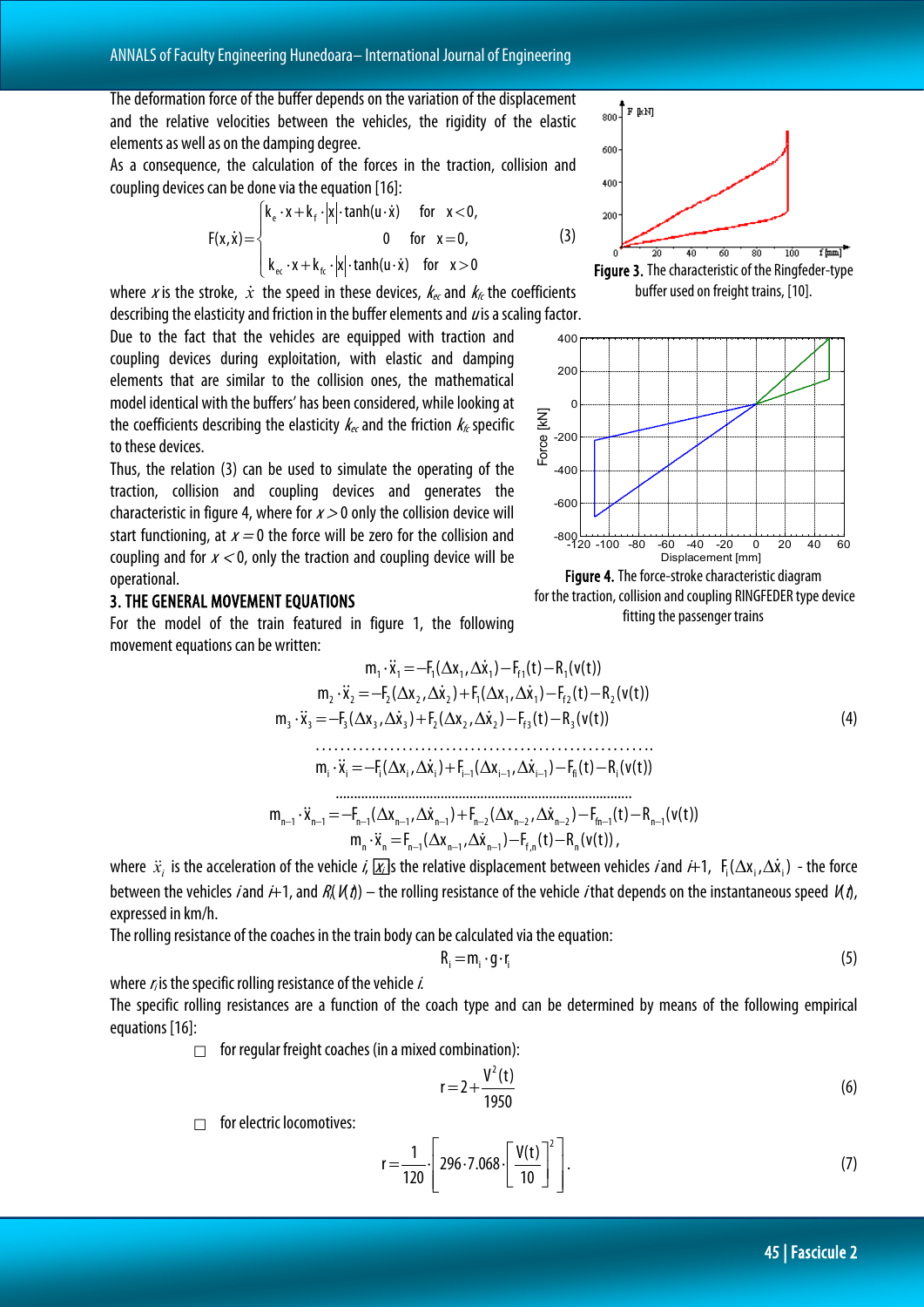Upon integrating the movement equations, the longitudinal forces in the traction, collision and coupling devices will be calculated via the relation (3).

# 4. NUMERICAL APPLICATION

This section includes the effect of an emergency braking applied at the velocity of 100 km/h to a freight train with multiple traction. The train is considered to be formed of locomotives of 100 t in weight, while three values are being taken into account for the weight of the wagons:

50 t, 65 t and 80 t, respectively.

The main parameters in use are:

- $\checkmark$  for the collision devices (buffers), the constant depending on the elastic elements  $k_e$  = 4.1. 10<sup>6</sup> N/m and the constant depending on the friction force  $k_f$  = 2.1 10<sup>6</sup> N/m;
- $\checkmark$  for the traction and coupling devices (the mechanical coupling and the traction hook), the constant depending on the elastic elements  $k_{e} = 5.46\cdot10^6$  N/m and the constant depending on the friction force  $k_{E} = 2.43\cdot10^6$  N/m;
- $\checkmark$  the adherence coefficient  $\bar{a}=0.1$ ;
- $\checkmark$  the value of the scaling factor  $u = 10^4$  [12, 16].

As input data for the simulation program, there will be: the pressure in the braking cylinders, the constants depending on the elastic and friction elements for the traction, collision and coupling devices, the weights of the coaches in the train body, the delay in the brake proceeding, the maximum train velocity where the emergency braking starts from, the integration time. The output data of the program are the following: the displacement and the relative velocity between the consecutive coaches, the time-based evolution of the longitudinal forces in the traction, collision and coupling devices, as well as the maximum values of the compression and extension in such devices.

The figures 5 and 6 feature the time evolution of the relative displacement and of the longitudinal forces between the consecutive wagons for the train with two locomotives and wagons of 65-tone in weight.

Even from the beginning, the emergence of the relative time-lagged displacement between the consecutive wagons is present, due to the large length of the main air pipeline, triggering the delay in the local decrease of the pressure in each air distributor in the train body. Similarly, the filling time of the braking cylinder for the slow-action brake, specific to the freight trains, directly influences the time variation of the relative displacements. During the pressure increase in each brake cylinder, the compression of the collision devices between the coaches is visible (also the compression of





the entire train) and reaches the maximum value during the second stage of braking when the differences in the braking forces between the wagons are at the highest (the braking force in the first wagon reaches the maximum braking force).

According to the figures 5 and 6, the maximum train compression triggers a longitudinal force in the collision devices, which reaches the value of 205 kN.

As the pressures in the braking cylinders start equalizing with one another and acquire the maximum value (specific to the third stage of braking), a decompression of the train is visible in chart 5 for the interval 25…27 where the relative displacement shows an increase towards the balance position (the zero position or the coupling position of the coaches). This aspect is also visible in the evolution of the longitudinal forces in figure 6.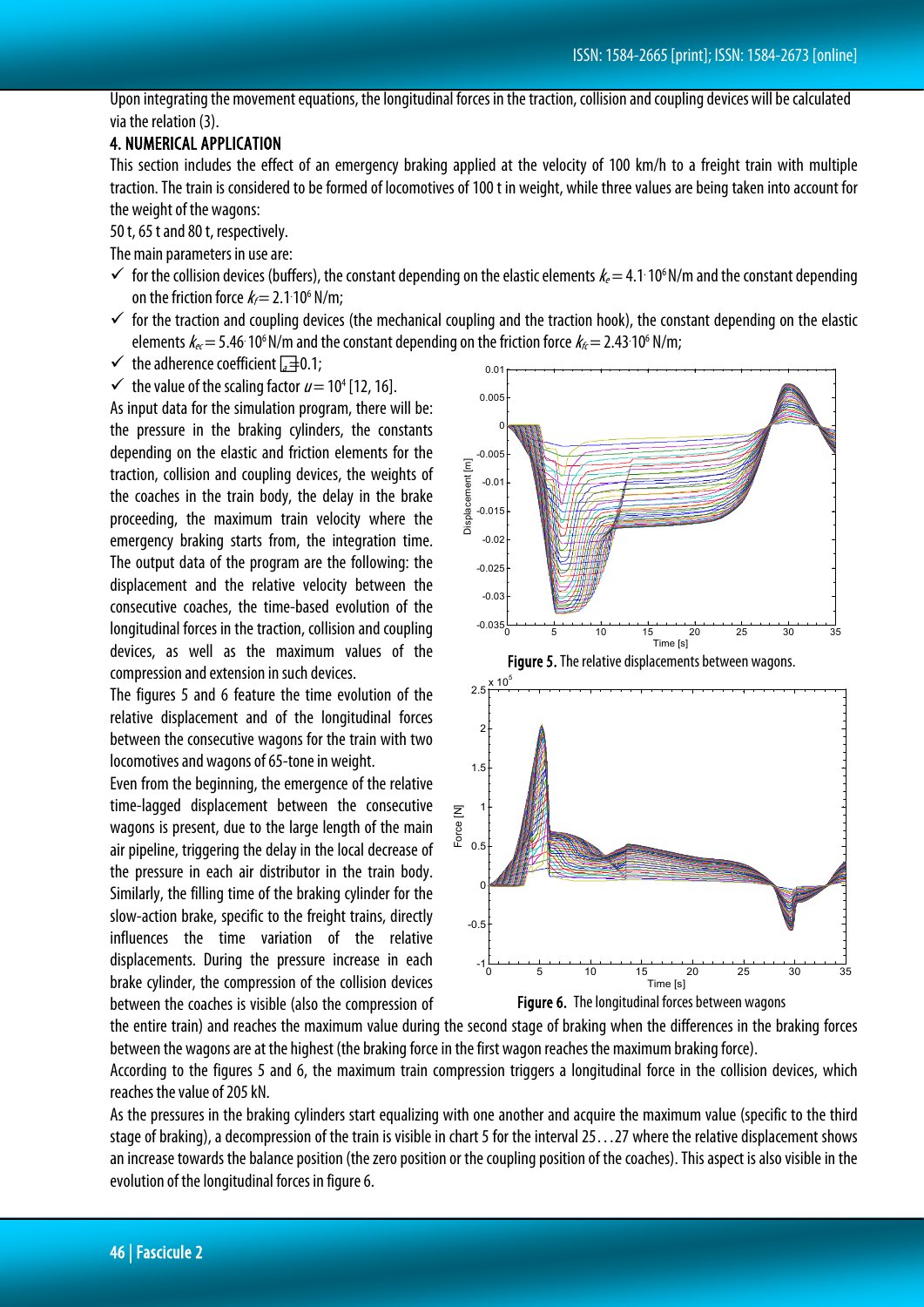After the maximum pressure has been reached in all the braking cylinders (the fourth stage of braking), the train rebound shows, described by the train extension and the tendency of increasing the relative displacement between wagons, thus making the traction and coupling devices operational. As a result of their elasticity, the train will be again compressed after circa 33 seconds after the initiation of the emergency braking.

To notice the differences for the two types of trains under study (two-locomotive and three-locomotive) and also the influence of the weight of the wagons upon the longitudinal dynamics, the figures 7 and 8 show the distribution of the maximum forces on the collision devices.



Upon examining the compression forces derived from the simulations performed on the Lo-40W-Lo train, the conclusions are as such:

 $\checkmark$  The maximum extension forces are to be found in the second half of the train (the most stressed buffers are the ones between 24 and 32);